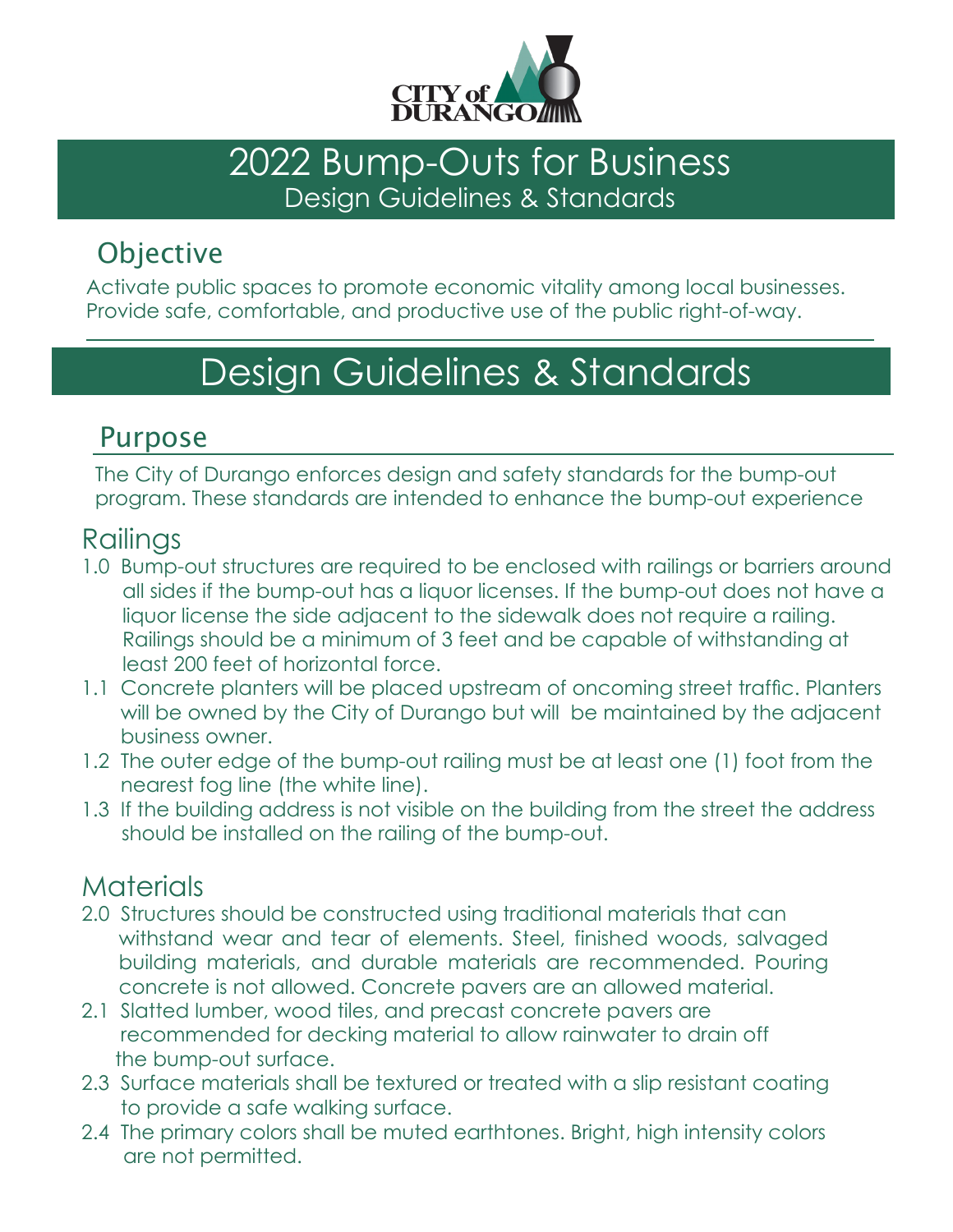



Bump-outs using traditional building materials

## Location

- 3.0 Bump-outs are not allowed within 30 ft of stop signs. Businesses located near an intersection may want to consider a bistro permit.
- 3.1 Bump-outs that encroach into the adjacent property line will need approval from the neighboring property owner.
- 3.2 Structures cannot block access to manholes, grates, or any public utility. Structures must also not block visibility of any traffic control device.
- 3.3 Structures cannot be within 15' of hydrants and must provide 36" of clear a access to Fire Department connections
- 3.4 Structures must maintain a minimum of six feet for pedestrian use on the sidewalks and staff must avoid blocking pedestrian flow.

## Construction

- 4.0 Bump-out decking should be flush with the curb to allow the bump-out to be accessible as required by the Americans with Disabilities Act (ADA). Seating must be accessible and meet ADA requirements for the turning movement (60" diameter turning circle) and the resting space of a wheel chair.
- 4.1 Bump-outs must allow for curbside drainage flow. A 1/4 to 1/2 inch horizontal gap must be provided between the curb and the base of the frame and a 1/2 to 2 inch vertical gap must be provided between the street surface and the bottom of the bump-out decking. If the platform is raised, an accessible ramp with raised side edges shall be provided.
- 4.2 Structures and fixtures must never be bolted or affixed in any way to the ROW p pavement or the building.
- 4.3 All cables, cords, or wires used for temporary lighting shall be run at ground level completely covered with approved ADA accessible cable ramps. Taping down or stringing overhead wires are not permitted. All temporary lighting shall meet the Land Use and Development Code Section 4-3-2.
- 4.4 Bump-outs should be constructed off-site to the greatest extent possible. If the installation of the bump-out requires access or equipment in the street please include this in your application as this may require additional permits.
- 4.5 Tents shall be fire retardent. Tents and canopies that are 1,000 square feet will require a [Tent Permit.](https://durangofire.org/wp-content/uploads/2021/11/2021-Tent-Application-Rev-2021-FF.pdf)

#### **Signs**

- 5.0 Bump-out signs shall not be larger than nine (9) square feet.
- 5.3 Background colors shall be muted tones. Bright colors are allowed only for lettering, trim, accents and logos.
- 5.4 Installation and maintenance shall meet the requirements of the Land Use and Development Code Section 3-6-6.